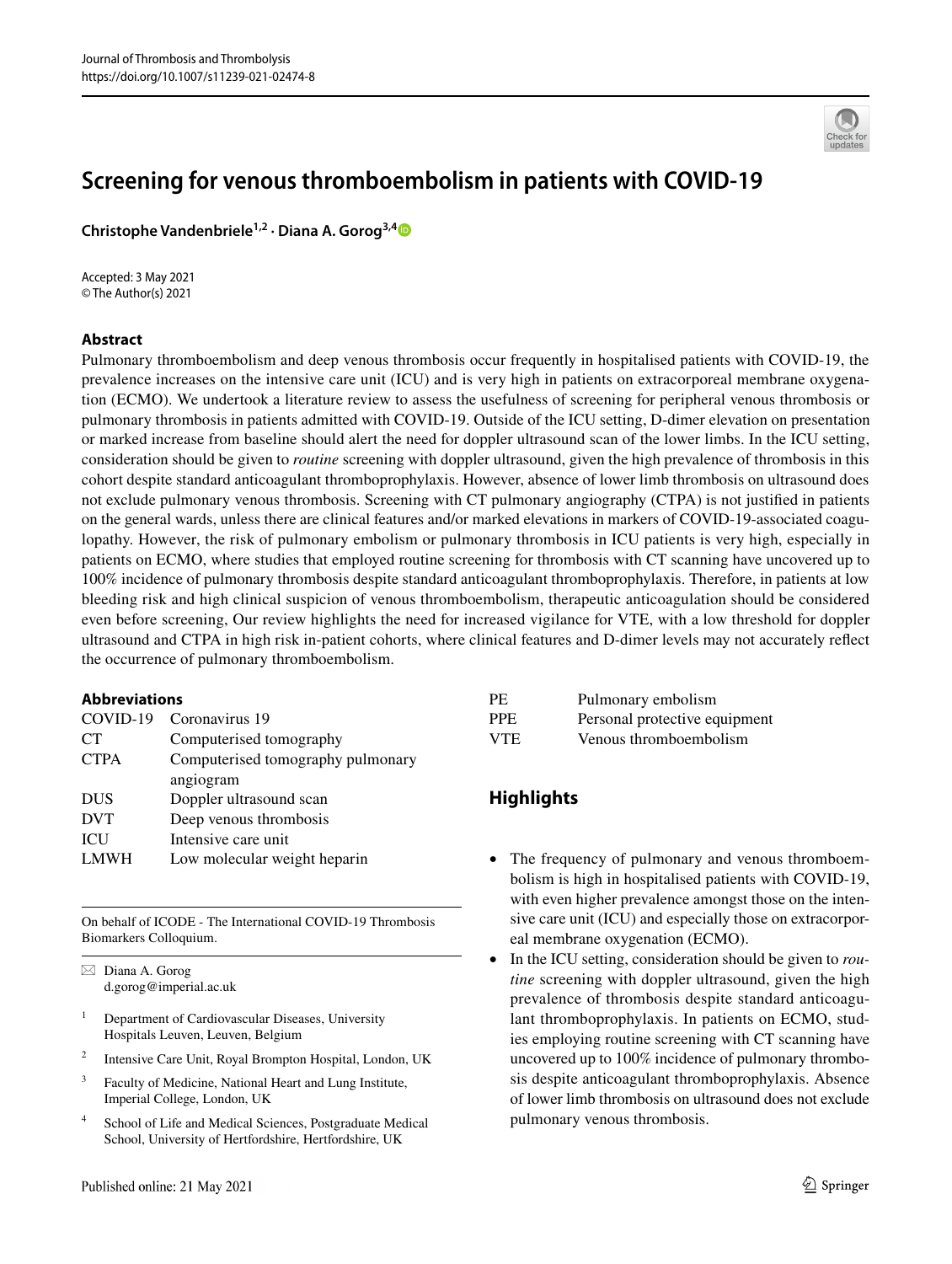• Our review highlights the need for increased vigilance for venous thromboembolism, with a low threshold for doppler ultrasound and CT in high-risk in-patient cohorts, where clinical features and D-dimer levels may not accurately refect the occurrence of pulmonary thromboembolism.

## **Introduction**

COVID-19, a viral respiratory illness caused by the severe acute respiratory syndrome coronavirus 2, may predispose patients to thrombotic disease, both in the venous and arterial circulations, due to excessive infammation, platelet activation, endothelial dysfunction, and stasis [[1\]](#page-4-0).

Screening for venous thromboembolism (VTE) in hospitalized COVID-19 patients is challenging. On the one hand, one should avoid a surge in upper and/or lower vascular ultrasound studies to avoid unnecessary prolonged direct exposure of staff to infected patients, avoid the risk of transmission of COVID-19 between patients via sonographers and avoid unnecessary wastage of personal protective equipment (PPE) [\[2](#page-4-1)]. On the other hand, the incidence of VTE in critically-ill COVID-19 patients is high and standard clinical symptoms associated with lower or upper extremity thrombus, such as swelling and pain, are often difficult to assess in intubated patients [[3\]](#page-5-0). Therefore, timing, patient selection and VTE-scanning methods should be critically reassessed based on local availability of staff and PPE.

## **Doppler ultrasound scan (DUS)**

#### **On the general ward (non‑ICU)**

Several studies report a lower incidence of VTE in COVID-19 patients hospitalized on a medical ward (ranging between 1.6 and 22.5%) as compared to intensive care unit (ICU) patients (25%–100%) [[4](#page-5-1), [5](#page-5-2)]. Lerardi et al*.* report a deep venous thrombosis (DVT) incidence of 1.6% among 60 non-ICU patients, routinely screened by doppler ultrasound [\[6](#page-5-3)]. In a prospective study of 156 non-ICU COVID-19 patients with D-dimer levels > 1000 ng/ml, compression ultrasound screening for asymptomatic DVT showed an incidence of 14.7% (only one proximal DVT) [\[7\]](#page-5-4); fndings in line with another systematic screening for the diagnosis of deep vein thrombosis (DVT) by lower limb vein compression ultrasonography in 84 consecutive non-ICU patients despite uniform pharmacological thromboprophylaxis (incidence of 11.9%; 2.4% proximal DVT). Again, high D-dimer levels (>3000 µg/L) were indicative of the presence of asymptomatic VTE [[8\]](#page-5-5). In a retrospective cohort study of 71 non-ICU treated COVID-19 patients on anticoagulant thromboprophylaxis, who underwent systematic low limb venous duplex ultrasonography at hospital discharge or earlier if DVT was clinically suspected, 16 patients developed VTE (22.5%) and 7 PE (10%) [[9\]](#page-5-6).

#### **On the intensive care unit (ICU)**

As previously mentioned, the incidence of DVT in criticallyill COVID-19 ICU patients is high, despite prophylactic anticoagulation strategies. A cross-sectional study in Wuhan, China in 48 ICU patients on low molecular weight heparin (LMWH) thromboprophylaxis detected lower extremity DVTs in 41 patients (85.4%), with 36 (75%) isolated distal DVTs and 5 (10.4%) proximal DVT [[10\]](#page-5-7). In another retrospective study from Wuhan, all 88 ICU patients on LMWH thromboprophylaxis underwent compression ultrasonography. Here, the overall incidence of DVT was 46% (95% confdence interval [CI] 35–56%), comprising of proximal DVT in 9% (95% CI 3–15%) and distal DVT in 46% (95% CI 35–56%) [\[11\]](#page-5-8). Several other studies performed systematic DUS screening in COVID-19 ICU patients on prophylactical anticoagulation and report VTE incidences of 58.6% up to 100% [\[12](#page-5-9), [13\]](#page-5-10) or DVT incidences of 65% (at admission; and 79% 48 h after admission) [\[14\]](#page-5-11), 36% [\[15](#page-5-12)], 37.3% [[16\]](#page-5-13) and 46.1% [\[3](#page-5-0)] respectively. Remarkably, Grandmaison et al*.* report a high VTE-incidence of 56% even in ICU patients receiving therapeutic anticoagulation [\[12](#page-5-9)]. A recent systematic review of 28 studies including a total of 2,928 patients with COVID-19 found that thrombotic complications were reported in 34% of ICU-managed patients, with DVT in 16.1% and PE in 12.6% of patients, despite anticoagulant thromboprophylaxis [[17](#page-5-14)]. Studies adopting systematic screening for VTE with Duplex ultrasound reported a signifcantly higher incidence of venous thrombosis on the ICU compared to those relying on clinical suspicion (56.3% vs. 11.0%,  $p < 0.001$  [[17\]](#page-5-14).

#### **Timing and patient selection for doppler ultrasound**

There is no clear guidance on how screening for VTE in COVID-19 patients should be organized. Some centres perform routine DUS in every hospitalized patient [\[12](#page-5-9)], some centres only in critically-ill patients [\[6](#page-5-3)] and others only when VTE-symptoms are present. In a study of patients on 2 French ICUs, where DUS is performed as a standard of care, the overall VTE incidence was reported to be 69% [[13](#page-5-10)]. As previously discussed, in their multi-centric retrospective study of 388 COVID-19 patients, Lodigiani et al*.* reported a VTE incidence of 27.6% in the ICU without systematic ultrasound screening [\[18](#page-5-15)]. This diference lends strong support to systematic screening by DUS for COVID-19 patients on ICU. In another cohort study, all hospitalized (non-ICU and ICU) COVID-19 patients were screened with DUS on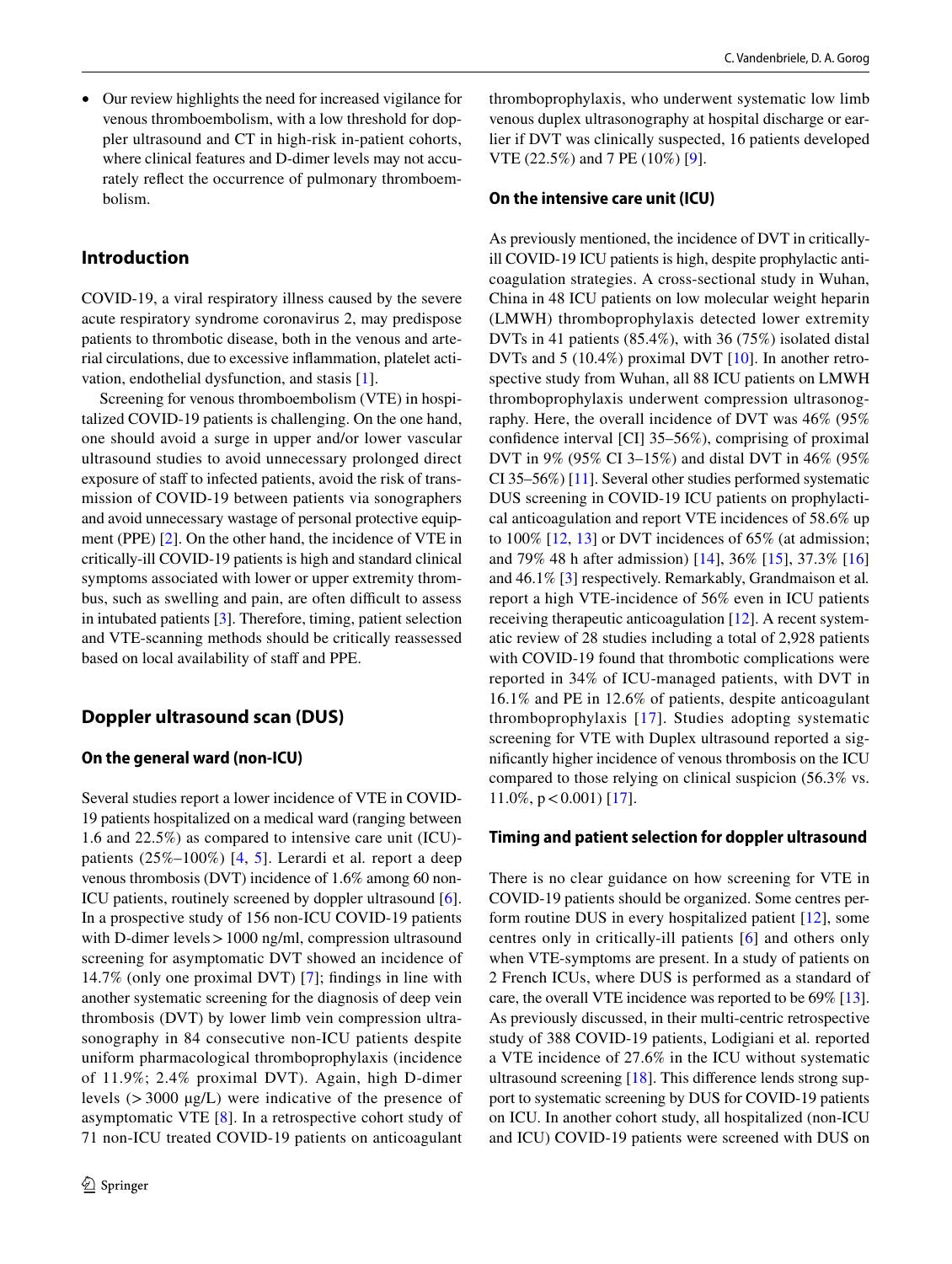a single day (320 patients) [\[12\]](#page-5-9). Patients confrmed to have VTE were switched to therapeutic anticoagulation and followed by clinical evaluation and repeated DUS of the index venous thrombosis. Under therapeutic anticoagulation, they did not observe any extension of thrombosis or new symptomatic events. Davis et al*.* state that an ultrasound in patients with clinical suspicion of lower or upper limb DVT should only be considered in patients with high bleeding score (VTE-BLEED score) [\[19](#page-5-16)], otherwise therapeutic anticoagulation should be started based on clinical fndings [\[20](#page-5-17)] or based on the correlation with respiratory and/or laboratory parameters (fraction of inspired oxygen, P/F ratio, respiratory rate, heparin administration, D-dimer>4000 ng/ ml, IL-6, high ferritin or CRP), conditions mainly afecting patients on ICU [\[6](#page-5-3)]. Whilst some papers discourage routine screening for VTE by DUS on regular wards in asymptomatic or less sick patients [\[6](#page-5-3)], others select patients for screening based on the VTE-BLEED score [\[21](#page-5-18)], dependent on the D-dimer level  $(>3\times$ upper limit of normal or  $>4000$ ng/mL) [\[2](#page-4-1)] or based on the (modifed) Wells score. However, D-dimer is not so useful in the COVID-19 cohort due to frequent marked baseline levels observed in patients with COVID-19 sepsis [\[22\]](#page-5-19). Nevertheless, a negative Wells score or Wells score below 2 should be reassuring, negating the need for additional imaging [\[21](#page-5-18)].

#### **Doppler ultrasound scanning methods**

Prolonged exposure of vascular sonographers to patients with COVID-19 should be carefully considered and balanced against the risks to staff and available resources, including staffing and PPE  $[2, 21]$  $[2, 21]$  $[2, 21]$  $[2, 21]$  $[2, 21]$ . Local scanning protocols should be re-evaluated to minimize the scanning time and thus exposure per patient. In one study, direct communication between physicians resulted in cancellation or deferral of 72% of requested examinations in COVID-19-positive patients. Preserving DUS screening for patients with D-dimer > 4000 ng/ mL resulted in a signifcant (50%) decrease in the scan time  $(P<0.0001)$  in comparison with conventional protocol [\[2](#page-4-1)].

A routine four limbs and neck compression duplex ultrasound should be sufficient to diagnose the majority of DVTs with minimal exposure time; when high clinical suspicion arises, a more focused scan at the site of the swelling can be obtained [\[12\]](#page-5-9). If available, wireless ultrasound probes, covered in single use transparent flms should be used to minimise the risk of viral contamination [\[23](#page-5-20)].

## **Computerised tomography (CT)**

Patients with COVID-19 have been shown to have an increased risk of pulmonary thrombosis and CT is the optimal modality to assess this. CT studies have shown that pulmonary thromboembolism in COVID-19 involves mainly the segmental and sub-segmental arteries of segments afected by consolidation and may represent pulmonary artery thrombosis due to severe lung infammation and hypercoagulability rather than thromboembolism. Pulmonary thrombosis or thromboembolism is best detected with CT pulmonary angiography (CTPA). Amongst patients with COVID-19, the yield of CTPA for pulmonary thromboembolism is around 38% [[24,](#page-5-21) [25\]](#page-5-22).

In the majority of patients with evidence of pulmonary thromboembolism, the most proximal PE was in a segmental artery in 70% of patients, and the most proximal PE was located in the main/lobar pulmonary artery in 17% of patients [\[26](#page-5-23)], with similar distributions reported by others [[27\]](#page-5-24).

A number of studies have assessed the usefulness of CT scanning to diagnose VTE in patients with COVID-19, both in hospitalised patients on the general wards and inpatients on the intensive care unit (ICU). Since the prevalence of PE relates to the severity of the COVID-19 infection, most studies report on the usefulness and yield of CTPA in patients on the ICU. However, data from a single-centre retrospective review of all CTPA studies in patients with suspected or confrmed COVID-19 showed that in 1477 patients, 214 CTPA scans were performed, of which 84% were requested outside of the critical care setting. The overall proportion of PE in patients with COVID-19 was 5.4%. Amongst patients with a Wells score of  $\geq$  4 ('PE likely'), 25% had PE and 25% did not. D-dimer was higher in patients with PE than without PE (median 8000 ng/mL; interquartile range [IQR] 4665–8000 ng/mL vs. 2060 ng/mL, IQR 1210–4410 ng/ mL,  $P < 0.001$ ). In the 'low probability' group, D-dimer was higher  $(P < 0.001)$  in those with PE but had a limited role in excluding PE. Of all the patients with PE on CTPA, 66% were outside the ICU and nearly half of PE events were diagnosed on hospital admission [[25](#page-5-22)]. This is surprising because it is known that the risk of VTE increases with the duration of hospitalisation. In a single-centre cross-sectional study, all 70 patients hospitalized for more than 5 days in with COVID-19 pneumonia and treated with standard anticoagulant thromboprophylaxis, underwent 2-point compressive ultrasound assessment of the leg vein system. Asymptomatic DVT was identifed in 9 (13.6%) patients and CTPA detected PE in five patients [\[28](#page-5-25)].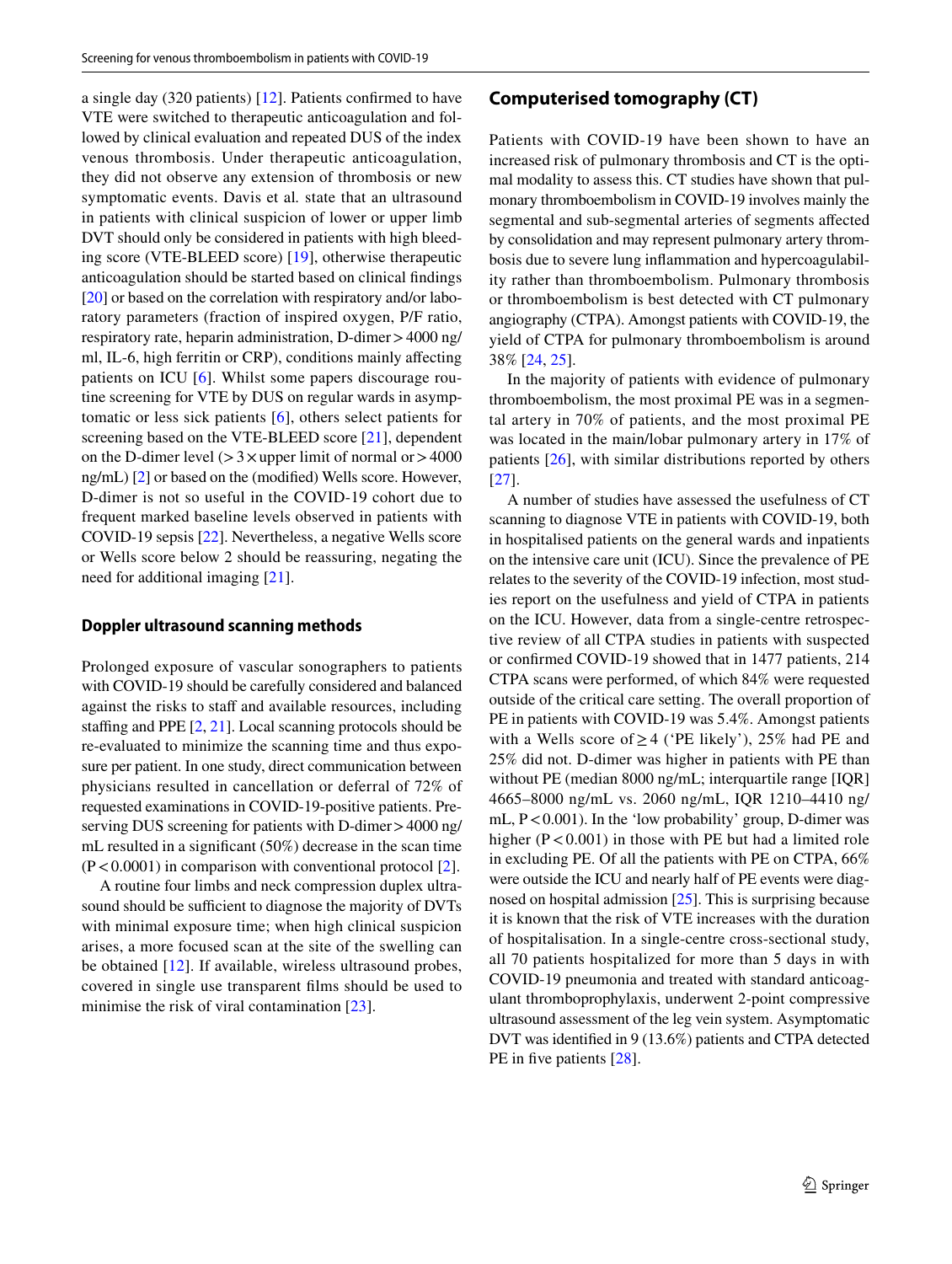#### **On the intensive care unit**

Whilst in all-comers hospitalised with COVID-19, the prevalence of PE on CTCA was 5.4% [[25,](#page-5-22) [29](#page-5-26), [30\]](#page-5-27), the yield of CTCA for PE ranges from 34 to 100% amongst patients on the ICU. In a retrospective review of 92 patients with ARDS on the ICU, 26 of the patients underwent CTPA and PE was detected in 16 patients, showing that CTPA had 62% yield for PE in this cohort. When present, PE was unilateral in 81% and bilateral in 19% of patients. The most proximal thrombus was localized in main (25%), lobar (12%) or segmental (63%) pulmonary artery. Most of the thrombi (81%) were located in a parenchymatous condensation. Only 19% of patients with PE on CT had lower limb DVT on Doppler ultrasound [[27](#page-5-24)]. A couple of studies have reported on cohorts with COVID-19 on the ICU in whom routine CT scanning was performed. In an observational study of 39 consecutive mechanically-ventilated patients, of whom 51% received ECMO, all patients were scanned in a dedicated COVID-19 CT suite and PE was detected in 38.5% of patients [[30](#page-5-27)]. In another single-centre study of 72 consecutive COVID-19 patients admitted to ICU with acquired respiratory distress syndrome, CT angiography of the thorax, abdomen and pelvis were performed on admission according to routine institutional protocol, with further imaging as clinically indicated. Some 58% of patients were diagnosed on CT to have thrombotic complications, comprising 47% of patients with pulmonary arterial thrombosis, 21% with peripheral venous thrombosis, and 7% with systemic arterial thromboses/end-organ embolic complications. In those with pulmonary arterial thromboses, 93% were identifed incidentally on frst screening CT with only 7% suspected clinically. Biomarkers of coagulation including D-dimer, fbrinogen level, activated partial thromboplastin time or of infammation (white cell count, C-reactive protein), did not discriminate between patients with or without thrombotic complications [[31\]](#page-5-28).

### **In patients receiving extra‑corporeal membrane oxygenation (ECMO)**

A retrospective observational analysis of 13 patients with ARDS requiring veno-venous ECMO, who all underwent CT, reported that 100% of the patients experienced venous thromboembolism, despite treatment with and close attention to anticoagulation. Ten patients had isolated cannulaassociated DVT, two patients had isolated PE, and one patient had both cannula-associated DVT and PE. One patient had thrombotic occlusion of the centrifugal pump, and one had oxygenator thrombosis requiring circuit replacement [[29](#page-5-26)]. Another report assessing the CT thorax of all 51 patients receiving ECMO with COVID-19 pneumonitis in a single centre showed that majority of patients had areas of ischaemia within consolidated lungs, almost half of these without subtending pulmonary artery thrombosis. Some 35% had macroscopic thrombosis and 26% had ischaemia without associated thrombus [\[32](#page-5-29)].

#### **Usefulness of CT**

It has been suggested that D-dimer should be used as a guide to indicate the likelihood of PE when no clinical features of PE are present [[33\]](#page-5-30). However, estimation of D- dimer levels for predicting thrombosis risk, whilst useful in patients presenting to hospital, is generally not helpful, given the signifcant baseline elevations in ICU-treated COVID-19 patients. The Report of the National Institute for Public Health of the Netherlands [\[33](#page-5-30)] recommends that in patients with COVID-19 in whom there is a high clinical suspicion for PE, and in whom the D-dimer level is elevated, CTPA should be considered. The D-dimer threshold used should follow locally used algorithms, that is, at least 500 µg/L with an age-adjusted threshold or 1000 µg/L or greater when no age criteria are present. In patients with a D-dimer<1000 µg/L on admission but a signifcant increase during hospital stay to levels higher than 2000–4000 µg/L, imaging for DVT or PE should be considered, in particular if they develop features indicative of thrombosis such as venous congestion and/or thrombosis on chest CT scans, clotting of extracorporeal circuits, or deterioration in clinical condition such as hypoxia or hypotension.

In summary, CT is very useful modality to identify pulmonary thrombosis and embolism. The incidence of pulmonary thromboembolism increases with the severity of COVID-19 sepsis and so the yield of CTPA increases in the higher risk patients and in those on ICU, there should be a low threshold for requesting CTPA.

## **Sublingual ultrasound**

COVID-19 is associated not only with macrovascular, but also microvascular thrombosis. A couple of small, exploratory studies have assessed the presence of sublingual microcirculatory and skin perfusion alterations in COVID-19 pneumonia. In a small prospective observational study of 27 mechanically ventilated patients with ARDS secondary to COVID-19, sublingual microcirculation was assessed by hand-held video microscopy with subsequent softwareassisted analysis of videos [[34](#page-6-0)]. Capillary refll time was prolonged, total and perfused vascular density were high; and the proportion of perfused vessels, microvascular flow index and red blood cell velocity were reduced. The proportion of perfused vessels was inversely correlated with total vascular density. These fndings were indicative of microvascular thrombosis. In another small observational cohort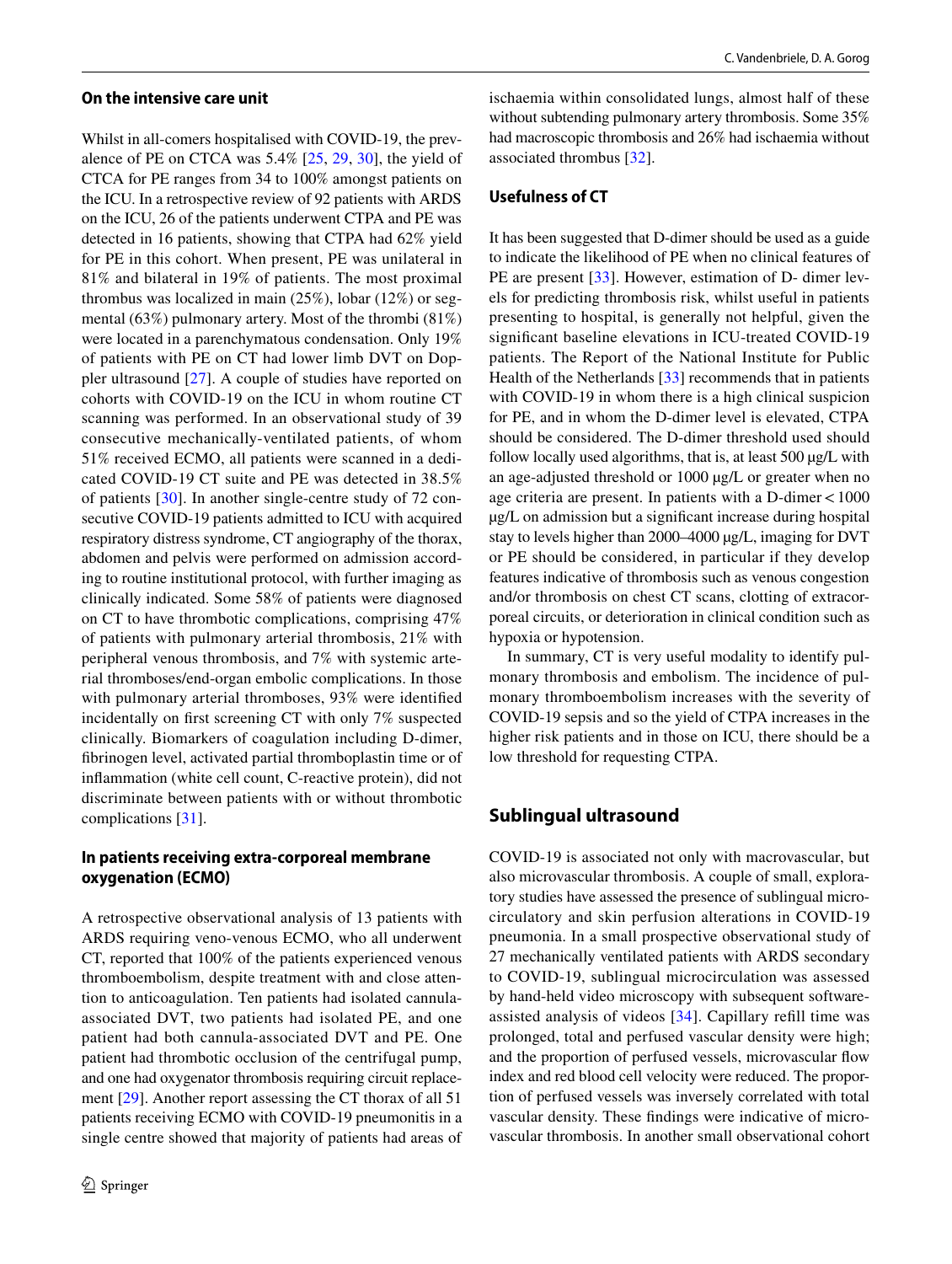<span id="page-4-2"></span>**Fig. 1** Venous compression ultrasound in a 43-year-old male COVID-19 patient, requiring mechanical ventilation on the intensive care unit (left panel: before compression, right panel: during compression). The ultrasound reveals a large, semi-occlusive venous clot in the right common iliac vein, indicated by the white arrow



study of 13 patients on the ICU, without clinical features of cardiogenic shock, in vivo evaluation of the sublingual microcirculation was performed using a handheld video capillaroscopy system with imaging analysed using the specialised software [[35\]](#page-6-1). There was evidence of microvascular thrombosis in 11 patients (85%). Four patients (31%) exhibited complete stagnated capillaries and in 5 (38%) patients imaging indicated acute thromboembolic occlusion.

## **Discussion**

Pulmonary and venous thrombosis occur frequently in patients with COVID-19 and pulmonary thrombosis is frequently non-embolic. The prevalence increases in ICU patients and is very high in patients on ECMO. In patients outside of the ICU setting, D-dimer elevation on presentation or marked increase from baseline should alert the need for doppler ultrasound scan of the lower limbs. In the ICU setting, consideration should be given to routine screening with doppler ultrasound, given the high prevalence of thrombosis in this cohort in the setting of standard anticoagulant thromboprophylaxis, if the diagnosis would alter management. Pulmonary thromboembolism usually afects distal vasculature. Screening with CTCA is not justifed in patients on the general wards, unless there are clinical features and/ or marked elevations in markers of COVID-19-associated coagulopathy. However, the risk of PE in ICU patients is very high, and especially in patients on ECMO, where studies that employed routine screening have uncovered up to 100% incidence of pulmonary thrombosis despite standard anticoagulant thromboprophylaxis. This highlights the need for increased dose thromboprophylaxis in high-risk patients, if possible, and increased vigilance, with a low threshold for requesting CTPA and understanding that lack of lower limb thrombosis on ultrasound does not exclude pulmonary venous thrombosis. The logistics of CT scanning all ICU patients with COVID-19 in most centres without a dedicated co-located CT scanner makes this unfeasible, both in terms of infection risk and also the risk of transporting such critically ill patients across the hospital. Therefore, in patients with low bleeding risk and high clinical suspicion of VTE, the initiation of therapeutic anticoagulation without confrmation of VTE by imaging should be considered. However, since clinical features and D-dimer levels may not accurately refect the occurrence of pulmonary thromboembolism, more data are needed to identify an optimal diagnostic pathway in patients with COVID-19 (Fig. [1](#page-4-2)).

**Author contribution** Both authors were involved in the conception, literature search, writing the manuscript and critically reviewing the manuscript and have made an equal contribution as authors.

**Funding** This work was not funded.

#### **Declarations**

**Conflict of interest** The authors declare no conficts of interest pertaining to this manuscript.

**Open Access** This article is licensed under a Creative Commons Attribution 4.0 International License, which permits use, sharing, adaptation, distribution and reproduction in any medium or format, as long as you give appropriate credit to the original author(s) and the source, provide a link to the Creative Commons licence, and indicate if changes were made. The images or other third party material in this article are included in the article's Creative Commons licence, unless indicated otherwise in a credit line to the material. If material is not included in the article's Creative Commons licence and your intended use is not permitted by statutory regulation or exceeds the permitted use, you will need to obtain permission directly from the copyright holder. To view a copy of this licence, visit<http://creativecommons.org/licenses/by/4.0/>.

## **References**

- <span id="page-4-0"></span>1. Wu F, Zhao S, Yu B et al (2020) A new coronavirus associated with human respiratory disease in China. Nature 579:265–269. <https://doi.org/10.1038/s41586-020-2008-3>
- <span id="page-4-1"></span>2. Dua A, Thondapu V, Rosovsky R et al (2020) Deep vein thrombosis protocol optimization to minimize healthcare worker exposure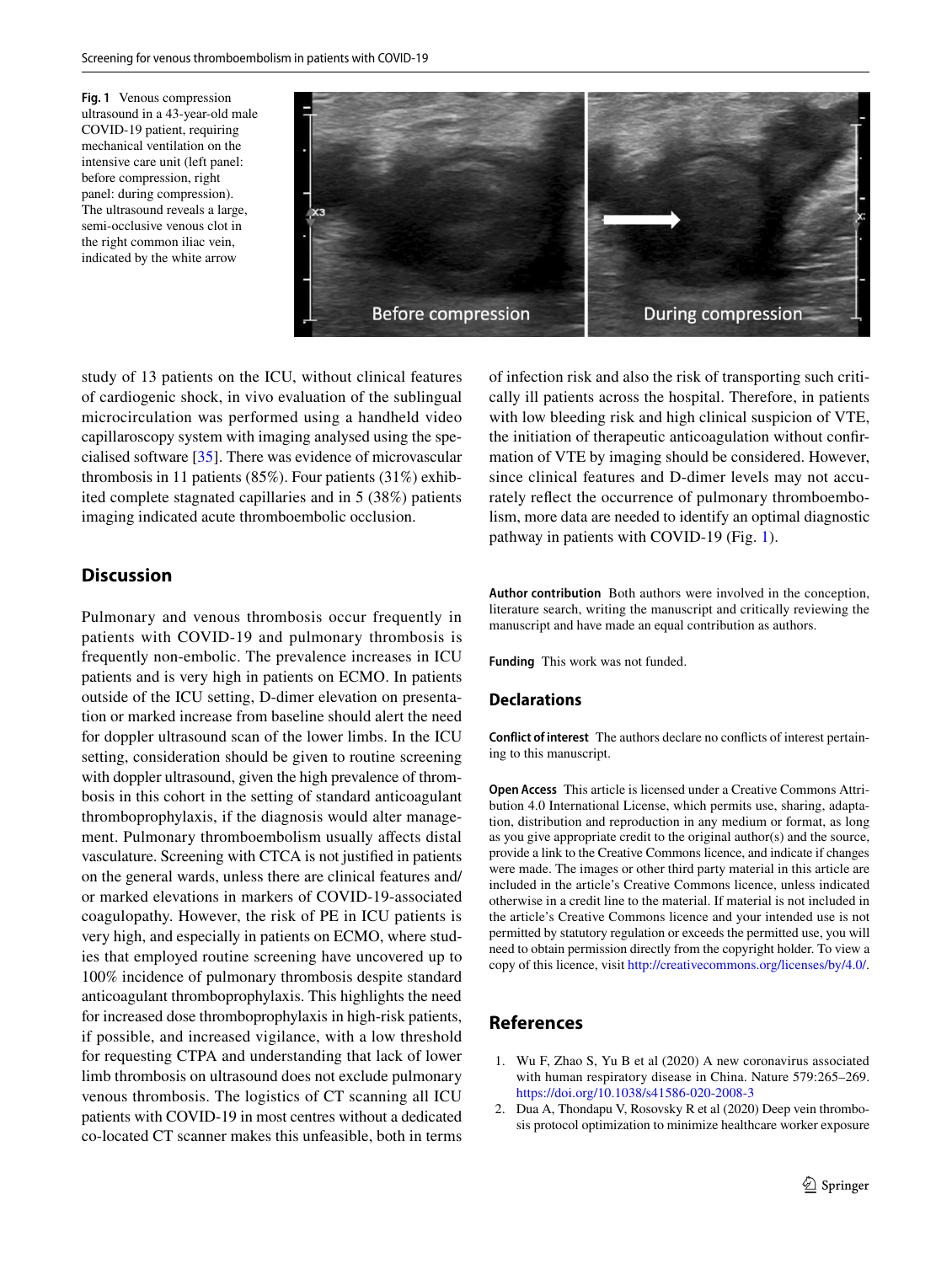in coronavirus disease-2019. J Vasc Surg Venous Lymphat Disord. <https://doi.org/10.1016/j.jvsv.2020.08.005>

- <span id="page-5-0"></span>3. Zhang L, Feng X, Zhang D et al (2020) Deep vein thrombosis in hospitalized patients with COVID-19 in Wuhan, China: prevalence, risk factors, and outcome. Circulation 142:114–128. [https://](https://doi.org/10.1161/CIRCULATIONAHA.120.046702) [doi.org/10.1161/CIRCULATIONAHA.120.046702](https://doi.org/10.1161/CIRCULATIONAHA.120.046702)
- <span id="page-5-1"></span>4. Huang C, Wang Y, Li X et al (2020) Clinical features of patients infected with 2019 novel coronavirus in Wuhan, China. Lancet 395:497–506. [https://doi.org/10.1016/S0140-6736\(20\)30183-5](https://doi.org/10.1016/S0140-6736(20)30183-5)
- <span id="page-5-2"></span>5. Guan WJ, Ni ZY, Hu Y et al (2020) Clinical characteristics of coronavirus disease 2019 in China. N Engl J Med 382:1708–1720. <https://doi.org/10.1056/NEJMoa2002032>
- <span id="page-5-3"></span>6. Ierardi AM, Coppola A, Fusco S et al (2020) Early detection of deep vein thrombosis in patients with coronavirus disease 2019: who to screen and who not to with Doppler ultrasound? J Ultrasound. <https://doi.org/10.1007/s40477-020-00515-1>
- <span id="page-5-4"></span>7. Demelo-Rodriguez P, Cervilla-Munoz E, Ordieres-Ortega L et al (2020) Incidence of asymptomatic deep vein thrombosis in patients with COVID-19 pneumonia and elevated D-dimer levels. Thromb Res 192:23–26. [https://doi.org/10.1016/j.thromres.2020.](https://doi.org/10.1016/j.thromres.2020.05.018) [05.018](https://doi.org/10.1016/j.thromres.2020.05.018)
- <span id="page-5-5"></span>8. Minuz P, Mansueto G, Mazzaferri F et al (2020) High rate of pulmonary thromboembolism in patients with SARS-CoV-2 pneumonia. Clin Microbiol Infect 26:1572–1573. [https://doi.org/10.](https://doi.org/10.1016/j.cmi.2020.06.011) [1016/j.cmi.2020.06.011](https://doi.org/10.1016/j.cmi.2020.06.011)
- <span id="page-5-6"></span>9. Artifoni M, Danic G, Gautier G et al (2020) Systematic assessment of venous thromboembolism in COVID-19 patients receiving thromboprophylaxis: incidence and role of D-dimer as predictive factors. J Thromb Thrombolysis 50:211-216. [https://doi.org/](https://doi.org/10.1007/s11239-020-02146-z) [10.1007/s11239-020-02146-z](https://doi.org/10.1007/s11239-020-02146-z)
- <span id="page-5-7"></span>10. Ren B, Yan F, Deng Z et al (2020) Extremely high incidence of lower extremity deep venous thrombosis in 48 patients with severe COVID-19 in Wuhan. Circulation 142:181–183. [https://doi.org/](https://doi.org/10.1161/CIRCULATIONAHA.120.047407) [10.1161/CIRCULATIONAHA.120.047407](https://doi.org/10.1161/CIRCULATIONAHA.120.047407)
- <span id="page-5-8"></span>11. Chen S, Zhang D, Zheng T et al (2020) DVT incidence and risk factors in critically ill patients with COVID-19. J Thromb Thrombolysis.<https://doi.org/10.1007/s11239-020-02181-w>
- <span id="page-5-9"></span>12. Grandmaison G, Andrey A, Periard D et al (2020) Systematic screening for venous thromboembolic events in COVID-19 pneumonia. TH Open 4:e113–e115. [https://doi.org/10.1055/s-0040-](https://doi.org/10.1055/s-0040-1713167) [1713167](https://doi.org/10.1055/s-0040-1713167)
- <span id="page-5-10"></span>13. Llitjos JF, Leclerc M, Chochois C et al (2020) High incidence of venous thromboembolic events in anticoagulated severe COVID-19 patients. J Thromb Haemost 18:1743–1746. [https://doi.org/10.](https://doi.org/10.1111/jth.14869) [1111/jth.14869](https://doi.org/10.1111/jth.14869)
- <span id="page-5-11"></span>14. Nahum J, Morichau-Beauchant T, Daviaud F et al (2020) Venous thrombosis among critically ill patients with coronavirus disease 2019 (COVID-19). JAMA Netw Open 3:e2010478. [https://doi.](https://doi.org/10.1001/jamanetworkopen.2020.10478) [org/10.1001/jamanetworkopen.2020.10478](https://doi.org/10.1001/jamanetworkopen.2020.10478)
- <span id="page-5-12"></span>15. Voicu S, Bonnin P, Stepanian A et al (2020) High prevalence of deep vein thrombosis in mechanically ventilated COVID-19 patients. J Am Coll Cardiol 76:480–482. [https://doi.org/10.1016/j.](https://doi.org/10.1016/j.jacc.2020.05.053) [jacc.2020.05.053](https://doi.org/10.1016/j.jacc.2020.05.053)
- <span id="page-5-13"></span>16. Kapoor S, Chand S, Dieiev V et al (2020) Thromboembolic events and role of point of care ultrasound in hospitalized Covid-19 patients needing intensive care unit admission. J Intensive Care Med.<https://doi.org/10.1177/0885066620964392>
- <span id="page-5-14"></span>17. Jenner WJ, Kanji R, Mirsadraee S et al (2020) Thrombotic complications in 2928 patients with COVID-19 treated in intensive care: a systematic review. J Thromb Thrombolysis. [https://doi.org/10.](https://doi.org/10.1007/s11239-021-02394-7) [1007/s11239-021-02394-7](https://doi.org/10.1007/s11239-021-02394-7)
- <span id="page-5-15"></span>18. Lodigiani C, Iapichino G, Carenzo L et al (2020) (2020) Venous and arterial thromboembolic complications in COVID-19 patients admitted to an academic hospital in Milan Italy. Thromb Res 191:9–14. <https://doi.org/10.1016/j.thromres.2020.04.024>
- <span id="page-5-16"></span>19. Klok FA, Barco S, Konstantinides SV (2017) External validation of the VTE-BLEED score for predicting major bleeding in stable anticoagulated patients with venous thromboembolism. Thromb Haemost 117:1164–1170. <https://doi.org/10.1160/TH16-10-0810>
- <span id="page-5-17"></span>20. Davis ME, Haglund NA, Tricarico NM et al (2014) Development of acquired von Willebrand syndrome during short-term micro axial pump support: implications for bleeding in a patient bridged to a long-term continuous-fow left ventricular assist device. ASAIO J 60:355–357. [https://doi.org/10.1097/MAT.00000](https://doi.org/10.1097/MAT.0000000000000069) [00000000069](https://doi.org/10.1097/MAT.0000000000000069)
- <span id="page-5-18"></span>21. Obi AT, Barnes GD, Wakefeld TW et al (2020) (2020) Practical diagnosis and treatment of suspected venous thromboembolism during COVID-19 pandemic. J Vasc Surg Venous Lymphat Disord 8:526–534.<https://doi.org/10.1016/j.jvsv.2020.04.009>
- <span id="page-5-19"></span>22. Wells PS, Anderson DR, Rodger M et al (2003) Evaluation of D-dimer in the diagnosis of suspected deep-vein thrombosis. N Engl J Med 349:1227–1235. [https://doi.org/10.1056/NEJMoa0231](https://doi.org/10.1056/NEJMoa023153) [53](https://doi.org/10.1056/NEJMoa023153)
- <span id="page-5-20"></span>23. Zamboni P (2020) COVID-19 as a vascular disease: lesson learned from imaging and blood biomarkers. Diagnostics (Basel). [https://](https://doi.org/10.3390/diagnostics10070440) [doi.org/10.3390/diagnostics10070440](https://doi.org/10.3390/diagnostics10070440)
- <span id="page-5-21"></span>24. Ooi MWX, Rajai A, Patel R et al (2020) Pulmonary thromboembolic disease in COVID-19 patients on CT pulmonary angiography Prevalence, pattern of disease and relationship to D-dimer. Eur J Radiol.<https://doi.org/10.1016/j.ejrad.2020.109336>
- <span id="page-5-22"></span>25. Whyte MB, Kelly PA, Gonzalez E et al (2020) Pulmonary embolism in hospitalised patients with COVID-19. Thromb Res 195:95–99.<https://doi.org/10.1016/j.thromres.2020.07.025>
- <span id="page-5-23"></span>26. van Dam LF, Kroft LJM, van der Wal LI et al (2020) Clinical and computed tomography characteristics of COVID-19 associated acute pulmonary embolism: a diferent phenotype of thrombotic disease? Thromb Res 193:86–89. [https://doi.org/10.1016/j.throm](https://doi.org/10.1016/j.thromres.2020.06.010) [res.2020.06.010](https://doi.org/10.1016/j.thromres.2020.06.010)
- <span id="page-5-24"></span>27. Contou D, Pajot O, Cally R et al (2020) Pulmonary embolism or thrombosis in ARDS COVID-19 patients: A French monocenter retrospective study. PLoS One 15:e0238413. [https://doi.org/10.](https://doi.org/10.1371/journal.pone.0238413) [1371/journal.pone.0238413](https://doi.org/10.1371/journal.pone.0238413)
- <span id="page-5-25"></span>28. Giorgi-Pierfranceschi M, Paoletti O, Pan A et al (2020) Prevalence of asymptomatic deep vein thrombosis in patients hospitalized with SARS-CoV-2 pneumonia: a cross-sectional study. Intern Emerg Med 15:1425–1433. [https://doi.org/10.1007/](https://doi.org/10.1007/s11739-020-02472-3) [s11739-020-02472-3](https://doi.org/10.1007/s11739-020-02472-3)
- <span id="page-5-26"></span>29. Parzy G, Daviet F, Puech B et al (2020) Venous thromboembolism events following venovenous extracorporeal membrane oxygenation for severe acute respiratory syndrome coronavirus 2 based on CT scans. Crit Care Med 48:e971–e975. [https://doi.org/10.1097/](https://doi.org/10.1097/CCM.0000000000004504) [CCM.0000000000004504](https://doi.org/10.1097/CCM.0000000000004504)
- <span id="page-5-27"></span>30. Patel BV, Arachchillage DJ, Ridge CA et al (2020) Pulmonary angiopathy in severe COVID-19: physiologic, imaging, and hematologic observations. Am J Respir Crit Care Med 202:690–699. <https://doi.org/10.1164/rccm.202004-1412OC>
- <span id="page-5-28"></span>31. Mirsadraee S, Gorog DA, Mahon CF et al (2021) Prevalence of thrombotic complications in ICU-treated patients with coronavirus disease 2019 detected with systematic CT scanning. Crit Care Med.<https://doi.org/10.1097/CCM.0000000000004890>
- <span id="page-5-29"></span>32. Mak SM, Mak D, Hodson D et al (2020) Pulmonary ischaemia without pulmonary arterial thrombus in COVID-19 patients receiving extracorporeal membrane oxygenation: a cohort study. Clin Radiol 75(795):e791–e795. [https://doi.org/10.1016/j.crad.](https://doi.org/10.1016/j.crad.2020.07.006) [2020.07.006](https://doi.org/10.1016/j.crad.2020.07.006)
- <span id="page-5-30"></span>33. Oudkerk M, Buller HR, Kuijpers D et al (2020) Diagnosis, prevention, and treatment of thromboembolic complications in COVID-19: report of the national institute for public health of the Netherlands. Radiology 297:E216–E222. [https://doi.org/10.1148/radiol.](https://doi.org/10.1148/radiol.2020201629) [2020201629](https://doi.org/10.1148/radiol.2020201629)